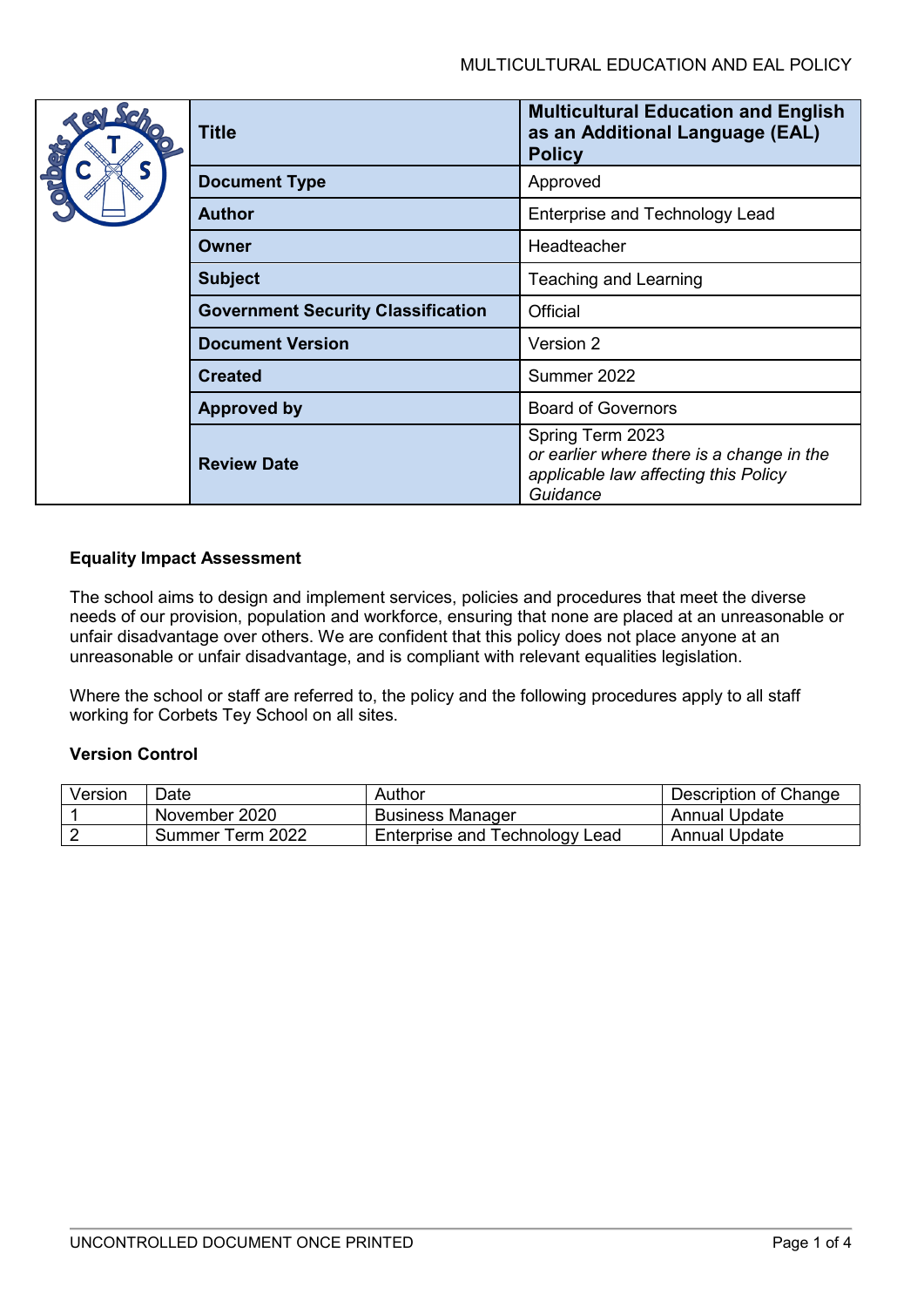## **Introduction**

The school provides an education for all, which acknowledges and is enriched by the diversity of ethnicity, culture and faith of its students. Annual Multicultural weeks are a vehicle to celebrate diversity within the school and beyond.

Equality of access to the curriculum for all students, including those for whom English is an Additional Language (EAL), is ensured not only by direct language support (when necessary), but also by a whole school approach.

This comprises of a learning environment that encompasses a varied range of teaching and learning strategies, multicultural and multilingual resources and displays, and whole school celebrations that embrace a wide range of world cultural events.

### **Definition**

EAL is defined as: 'a child whose first language is not English' encompassing children and young people who are fully bilingual and all those at different stages of learning English.'

EAL children and young people may be:

- Newly arrived from a foreign country and school
- Newly arrived from a foreign country, but an English speaking school
- Born abroad, but moved to the UK at some point before starting school
- Born in the UK, but in a family where the main language is not English
- Seeking Asylum or have refugee status

EAL children and young people will need varying levels of provision so that they can access all aspects of the curriculum.

### **Aim**

Children and young people must have full and equal access to the National Curriculum, whatever their religion, ethnicity, first language, special educational needs, gender, (see Single Equality Policy).

The aim of this policy is to set out how that access is achieved with regard to students for whom English is an Additional Language and for those students who belong to an ethnic minority. The school will provide effective learning opportunities for all students in accordance with the statutory inclusion statement of the National Curriculum, by: setting suitable learning challenges, responding to diverse learning needs, and overcoming potential barriers to learning.

### **Good Practice in working with bilingual and multilingual students**

The school recognises the following factors as being central to progress for EAL students:

- Recognition of the importance of home language.
- Treating racism and bullying seriously (see Single Equality Policy and Anti Bullying Policies).
- Strong home/school and wider community links.
- Learning environment that is sympathetic to a variety of cultures.
- Resources, which include symbols and bilingual materials if appropriate.
- Curriculum, which portrays positive images and role models.

### **Curriculum Principles**

The curriculum reflects the ethnic and cultural diversity of modern Britain. Good education begins from sharing the experience that students bring to school from a variety of ethnic and cultural backgrounds.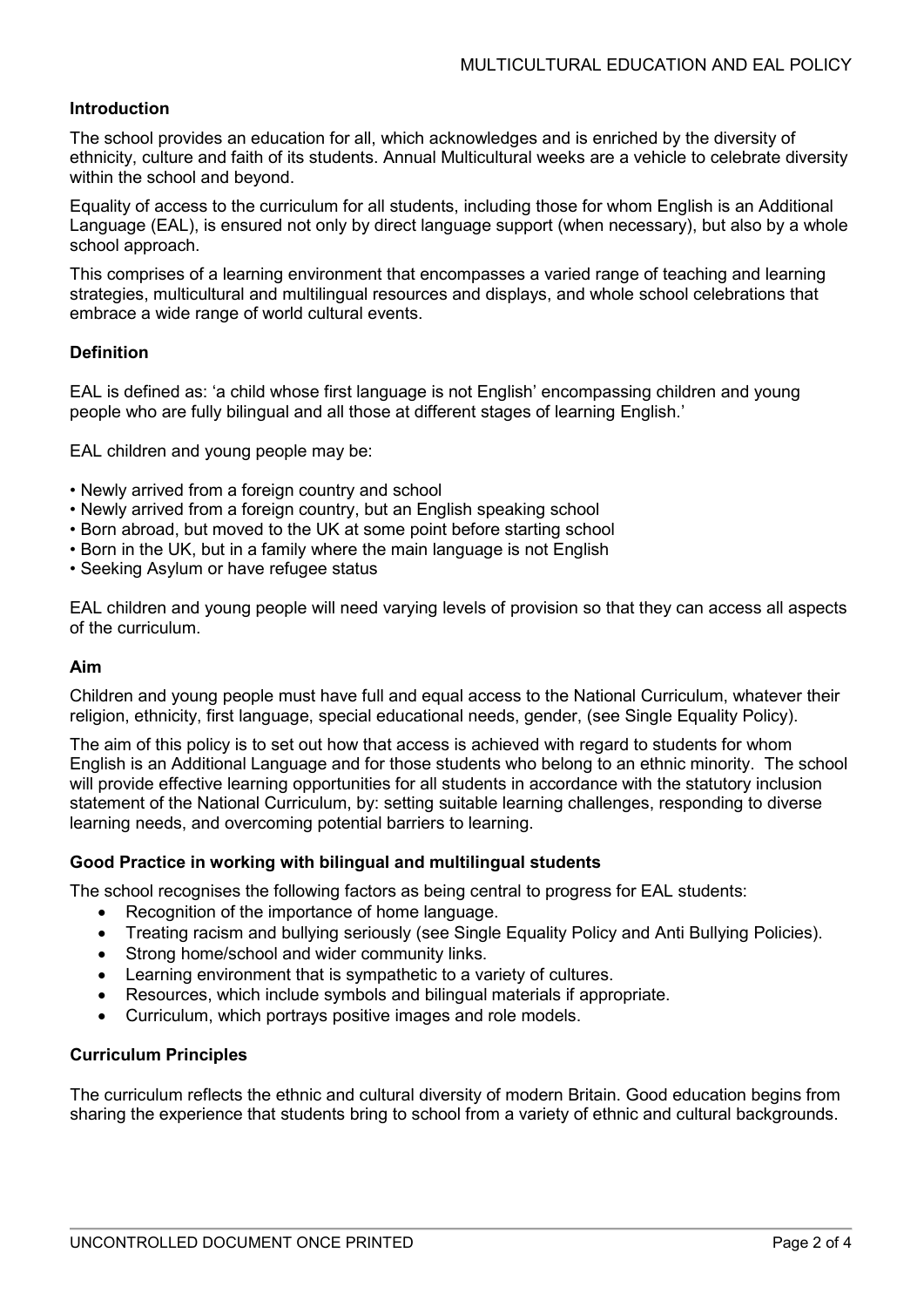The school's goal is to enable students from minority ethnic backgrounds to gain full access to the National Curriculum and to develop strategies for recognising and overcoming any obstacles that prevent students from developing their full potential in school.

# **Curriculum Planning**

The needs of EAL students in accessing the curriculum need to be carefully planned, as does the provision of a balanced and positive multicultural education.

Teachers need to ensure that:

- The language and learning needs of students are clearly identified and provided for.
- The language and learning demands of the curriculum are analysed and support provided.
- Visual support is provided for key concepts.
- Planning includes opportunities for first language activities in the classroom.
- The support requirements of students are identified.

### **Curriculum and Classroom Practice**

- Teachers should have high expectations of all students regardless of ethnicity, gender, or social background.
- Activities are matched to students' needs and abilities and have a clear sense of progression.
- There is evidence of development in oracy and literacy through:
	- − the awareness and utilisation of the student's first language expertise.
	- − provision of scaffolding/writing frames.
	- − using story props.
- Displays in the classroom and around the school will reflect the cultural diversity of the school cohort.
- Assessment methods allow students to show what they can do in all curriculum areas
- Access to meaning should be provided by presenting and introducing lessons or topics with visual support:
	- o symbols
	- o videos
	- o maps
	- o posters
	- o pictures
	- o objects
	- o use of Information Communication Technology

## **EAL Students and Special Educational Needs**

A student has special educational needs if they have a learning difficulty. A student must not be regarded as having a learning difficulty (see Code of Practice and school Special Educational Needs (SEND Policy) solely because the home language is different from the language in which they will be taught at school.

The nature of support for EAL students with SEND will be decided on an individual basis through consultation between the class teacher, senior leadership team and parents/carers. Provision of